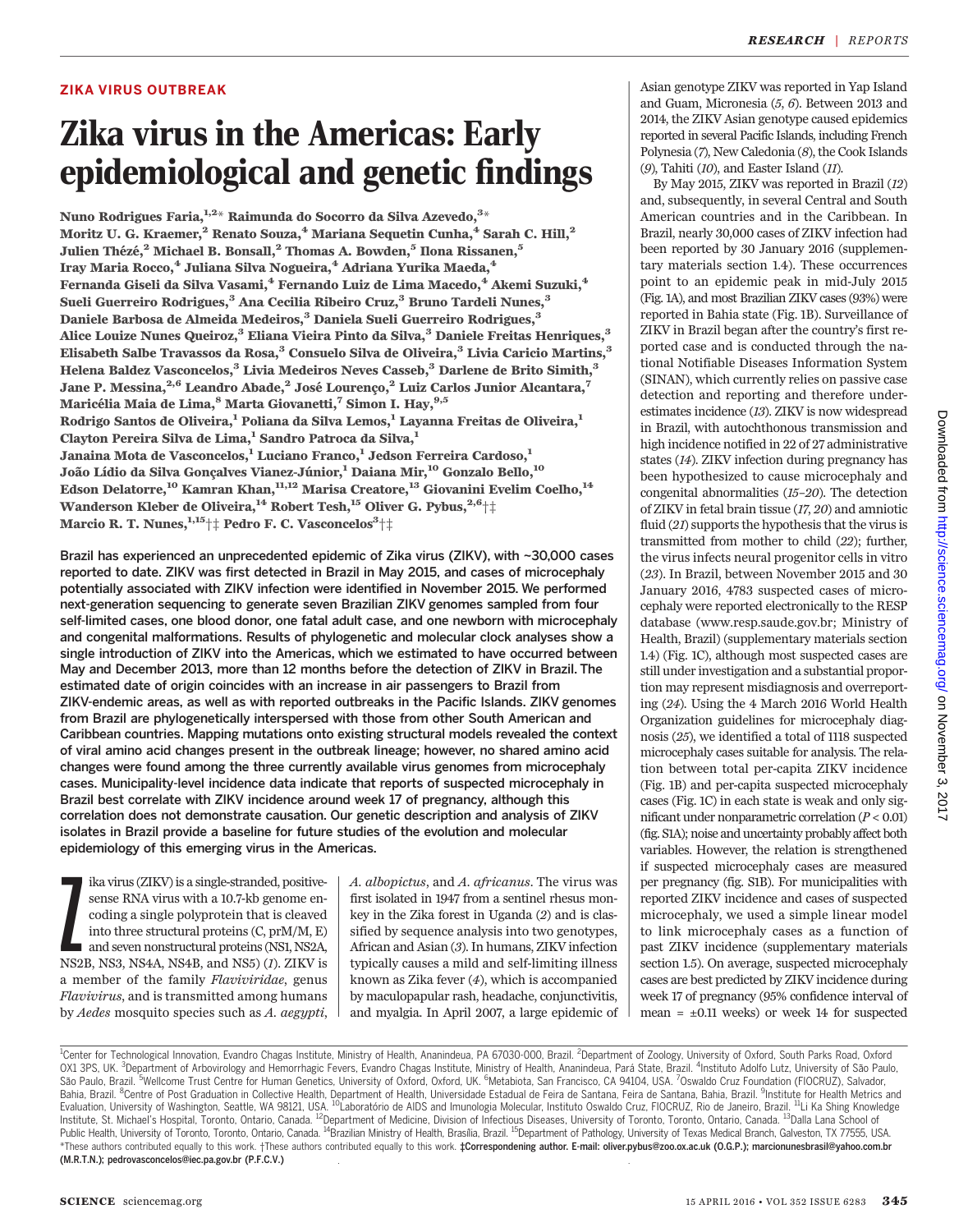severe microcephaly cases  $(\pm 0.08$  weeks). These findings are in general agreement with individual reports of the timing of ZIKV symptoms in mothers of infants with microcephaly (16,19, 21). We stress that these results quantify only the correlation between ZIKV and suspected microcephaly and do not demonstrate a causal link. Ongoing studies are aiming to establish whether ZIKV is a causal factor in microcephaly and other conditions (15–17, 23, 26).

We used phylogenetic, epidemiological, and mobility data to quantify ZIKV evolution and explore the introduction of the virus to the Americas. As part of ongoing surveillance by the Brazilian Ministry of Health, national laboratories, and other institutions, we used next-generation sequencing to generate seven complete ZIKV coding region sequences from samples collected during the outbreak. Our samples include one from a deceased newborn with microcephaly and congenital malformations collected in Ceará and one from a fatal adult case with lupus and rheumatoid disease from Maranhão state (Fig. 1B). None of the Brazilian patients reported overseas travel (information unavailable in one case), and one individual was a blood donor (supplementary materials section 2). A comparison of our genomes with other available Brazilian strains reveals that Brazilian ZIKV isolates differ at multiple nucleotide sites across the 10.3-kb coding region. The ZIKV genome recovered from isolate ZIKSP, from São Paulo, had 32 nucleotide changes compared with the microcephaly case (BeH823339) and 34 compared with the fatal case from Maranhão (BeH818305). Isolates BeH819966 (from Belém), BeH815744 (from Paraíba), and BeH18995 (from Belém) had a maximum of five nucleotide changes.

Maximum likelihood analysis of complete coding regions from our and other ZIKV genome sequences revealed that all viruses sampled in the Americas, including those from Brazil, form a robust monophyletic cluster (bootstrap score = 94%) within the Asian genotype (Fig. 2 and fig. S2) and share a common ancestor with the ZIKV strain that circulated in French Polynesia in November 2013 (Fig. 3). Previous analyses of outbreaks of related flaviviruses (27, 28) suggest that, to be informative, molecular epidemiological studies of the current ZIKV epidemic should use full or nearcomplete coding region sequences.

We used a phylogenetic molecular clock approach to further explore the molecular epidemiology of ZIKV in the Americas. A strong correlation between genetic divergence and sampling time within the outbreak lineage (Fig. 2, inset) shows that our approach is appropriate, provided that whole genomes are used. The estimated time-scaled phylogeny (Fig. 3A) again contains a well-supported clade of American ZIKV strains [denoted B; posterior probability (PP) = 1.00] that share a common ancestor (denoted A) with the French Polynesian lineage  $(PP = 0.92)$ . Within the American ZIKV lineage (clade B), Brazilian isolates are interspersed among isolates from elsewhere in the Americas. The mingling of ZIKV genomes from different countries reveals ZIKV movement within the Americas since its introduction to the continent. Two observations suggest that the common ancestor of the American ZIKV lineage existed in Brazil. First, Brazil was the first country in the Americas to detect ZIKV (29), and second, Brazilian strains are phylogenetically more diverse within clade B than those from elsewhere. However, these observations may reflect differences in surveillance intensity among countries, and more data are required before we can exclude the scenario that ZIKV was introduced to Brazil multiple times from other locations. Although two of three ZIKV-associated microcephaly isolates group together in the phylogeny, there is no reason to posit that this lineage is associated with increased disease severity.

Estimated rates of ZIKV molecular evolution are consistent among different evolutionary models and vary from  $0.98 \times 10^{-3}$  to  $1.06 \times 10^{-3}$  nucleotide substitutions per site per year (table S3). Although

these rates are high compared with whole-genome rates for other flaviviruses (28), they are consistent with retrospective analyses of previous epidemics, which show that evolutionary rate estimates decline as the epidemic progresses (30, 31). Hence, this result should not be interpreted as implying that ZIKV in the Americas is unusually mutable. We estimate that the date of the most recent common ancestor (TMRCA) of all Brazilian genomes (clade B) is Aug 2013 to Apr 2014 [95% Bayesian credible intervals (BCIs); point estimate = mid-December 2013] (Fig. 3B). The common ancestor of the French Polynesian and America lineages (clade A) was dated from December 2012 to September 2013 (BCIs; point estimate = late May 2013) (Fig. 3B). The posterior distribution for the age of clade B encompasses the recorded duration of the ZIKV outbreak in three of five island groups of French Polynesia (4) (Fig. 3C). Divergence date estimates are robust among different combinations of prior distributions, molecular clock models, and coalescent models (supplementary materials sections 4 and 5) and are more likely to shift into the past than toward the present as virus genomes accumulate through time (30).

To explore the possible routes of entry of ZIKV in Brazil, we collated airline flight data from all countries with reported ZIKV outbreaks between 2012 and the end of 2014. From late 2012, we find an increase in the number of travelers arriving in Brazil from these countries, rising from 3775 passengers per month in early 2013 to 5754 passengers per month a year later (Fig. 3C). This increase in visitors to Brazil from ZIKV-affected countries coincides with the period during which ZIKV is estimated to have entered the Americas (i.e., between TMRCAs of clades A and B) (Fig. 3B and supplementary materials section 5). If the ZIKV epidemic in Brazil did indeed arise from a single introduction, then the virus must have circulated in the country for at least 12 months before the first case was reported in May 2015. ZIKV clinical symptoms may be confused with those caused by



municipality in Paraiba state (21)]. Red symbols indicate ZIKV genomes isolated from microcephaly cases. Federal states are indicated by two-letter codes: PA, Pará; MA, Maranhão; CE, Ceará; RN, Rio Grande do Norte; PB, Paraíba; SP, São Paulo. Per-capita incidences in each state were calculated using high-resolution gridded human population–size data sets for Brazil  $(45)$ . (C) Incidence of suspected microcephaly cases per 100,000 people in each federal state. Per-capita incidences for each state were calculated as described for (B).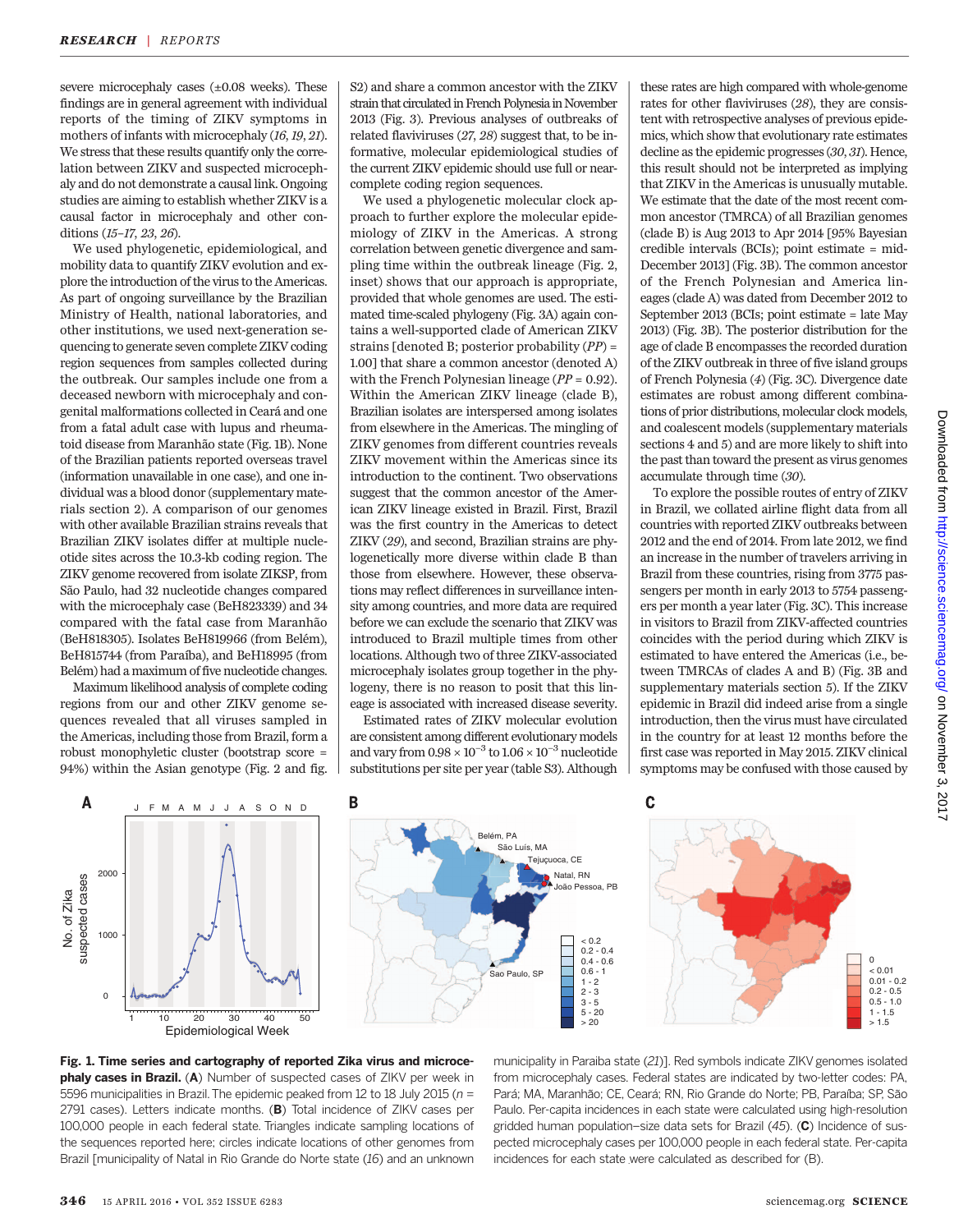dengue and chikungunya viruses, two endemic and epidemic viruses that cocirculate and share mosquito vectors with ZIKV in Brazil (27, 32, 33). Reliable differential diagnosis is possible only by using improved surveillance and laboratory diagnostics, which are now being implemented throughout the country.

There are two published hypotheses for how ZIKV came to be introduced into Brazil: during (i) the 2014 World Cup soccer tournament (12 June to 13 July 2014) (29) or (ii) the Va'a canoe event held in Rio de Janeiro between 12 and 17 August 2014 (34). Alternatively, introduction could have occurred during (iii) the 2013 Confederations Cup soccer tournament (15 to 30 June 2013). Notably, events (ii) and (iii) included competitors from French Polynesia. Our results suggest that the introduction of ZIKV to the Americas predated events (i) and (ii). Although the molecular clock dates are more consistent with the Confederations Cup tournament, that event ended before ZIKV cases were first reported in French Polynesia (4). Consequently, we believe that largescale patterns in human mobility will provide more useful and testable hypotheses about viral

introduction and emergence (33, 35, 36) than ad hoc hypotheses focused on specific events.

The ZIKV genome we obtained from a microcephaly case in Ceará, Brazil, contains eight amino acid changes not observed in any other complete genome in our data set. However, none of these mutations are shared with either of two recently published genomes from microcephaly cases (16, 21). Thus, if a causal link between Asian lineage ZIKV and microcephaly is confirmed, it is possible that putative viral genetic determinants of disease will be found among the amino acid changes that occur on the ZIKV phylogeny branches ancestral to the French Polynesian and American ZIKV lineages (i.e., the two lineages associated with reports of microcephaly, Guillain-Barré syndrome, and congenital abnormalities) (37). Phylogenetic character mapping using parsimony reveals 11 amino acid changes on the four internal branches (Fig. 2, asterisks; and fig. S3) leading to these two lineages. We identified the structures of homologous proteins most closely related to the ZIKV proteins (supplementary materials section 7) and used them to map 7 of the 11 amino acid changes, in a structural context, to five proteins: the pr-peptide



region of prM [changes Val<sup>123</sup> $\rightarrow$ Ala<sup>123</sup> (V123A) and S139N (S, Ser; N, Asn)], NS1 (A982V), the RNA helicase [NS3; N1902H and Y2086H (H, His; Y, Tyr)], the FtsJ-like methyl transferase domain [NS5; M2634V (M, Met)], and the thumb domain of RNA-directed RNA polymerase (NS5; M3392V) (fig. S7). None of these mutations are predicted to substantially affect the physicochemical properties of the protein environment, except possibly Y2086H (in the helicase; fig. S8), which may increase the hydrophilicity of the region. The remaining four amino acid changes could not be accurately mapped due to the absence of suitable related x-ray structures (supplementary materials section 7). Notably, none of the observed changes map to the E glycoprotein ectodomain, the primary target of humoral immune responses against flaviviruses (38, 39). Factors other than viral genetic differences may be important for the proposed pathogenesis of ZIKV; hypothesized factors include coinfection with chikungunya virus (40), previous infection with dengue virus (41), or differences in human genetic predisposition to disease.

Besides vector-borne and mother-to-child transmission, Zika virus may also spread via sexual

Fig. 2. Maximum likelihood phylogeny of ZIKV complete coding region sequences. Bootstrap scores are shown next to well-supported nodes, and the phylogeny was midpoint rooted. A fully annotated tree is provided in fig. S2. The American ZIKV outbreak clade is drawn as a narrow white triangle and is shown in detail in Fig. 3. Asterisks highlight the four internal branches that are ancestral to the American ZIKV lineage (see main text and fig. S3). There is a correlation between the sampling date of each sequence and the genetic distance of that sequence from the root of a maximum likelihood phylogeny of the Asian genotype (correlation coefficient  $R^2$  = 0.997). A molecular clock phylogeny of these data is shown in Fig. 3.The Malaysian strain (HQ234499) sampled in 1966 is the oldest representative of the Asian genotype and falls on the regression line, indicating that it does not appear to be unusually divergent for its age. A similar analysis with the HQ234499 strain excluded is shown in fig. S5C.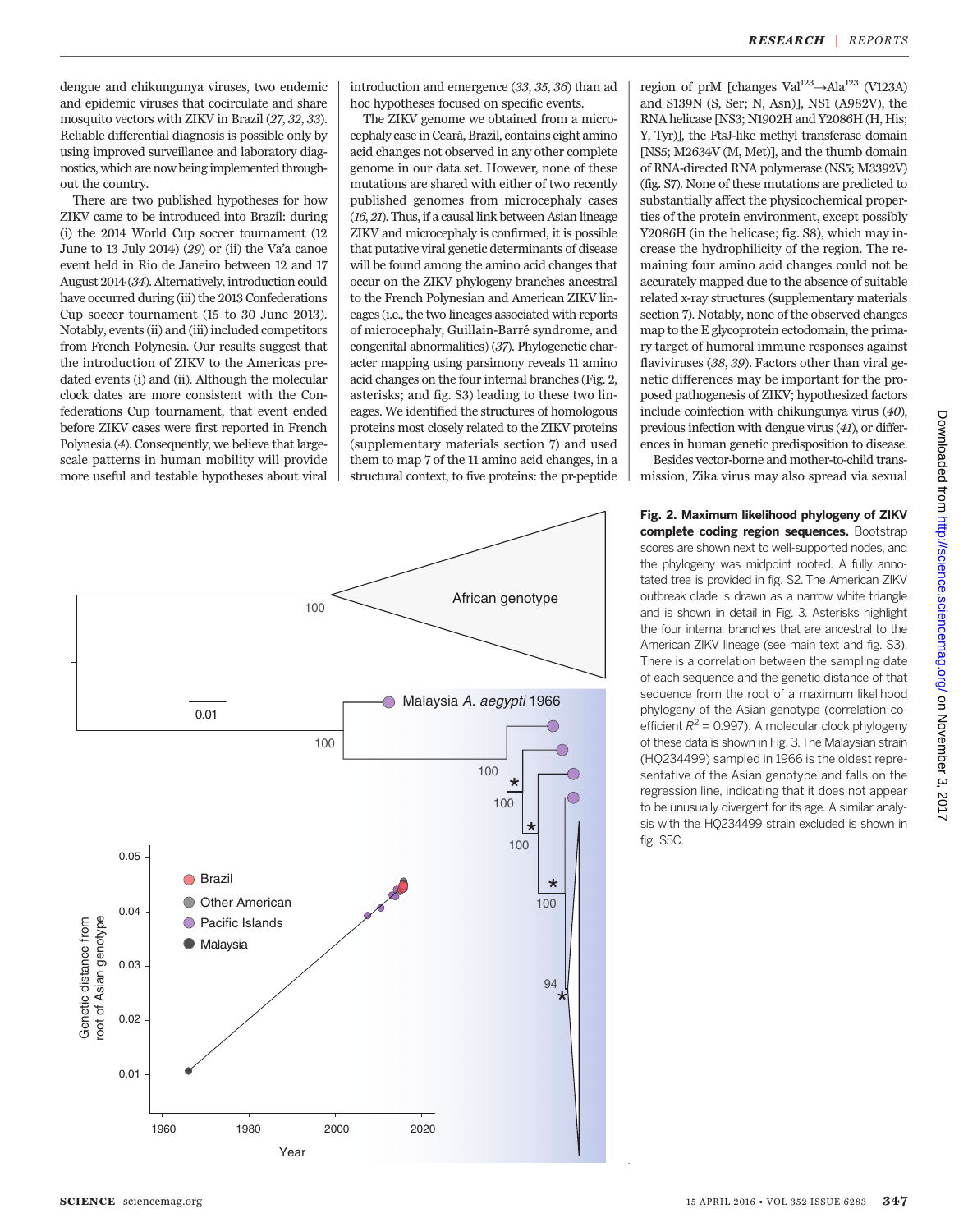

der the clade letters denote posterior probabilities. Diamond sizes represent, at each node, the posterior probability support of that node.Taxa are labeled with accession number, sampling location, and sampling date. Names of sequences generated in this study are underlined. (B) Posterior distributions of the estimated ages (TMRCAs) of clades A and B, estimated with BEAST software using the best-fitting evolutionary model (table S2).The time and duration of the three events (i to iii) discussed in the main text are shown. (C) Number of airline passengers from specific countries arriving in Brazil per month versus number of suspected cases of ZIKV in French Polynesia.The blue curve (left y axis) shows a polynomial fitting of the number of travelers (blue points) from countries with recorded ZIKV outbreaks between 2012 and 2015 (French Polynesia, Thailand, Indonesia, Malaysia, Cambodia, and New Caledonia) (supplementary materials section 6), aggregated across 20 Brazilian national airports. The purple bars represent weekly numbers of suspected ZIKV cases (right y axis) in French Polynesia (FP) from 30 October 2013 to 14 February 2014 (4). contact (42, 43) and blood transfusion (44). The evidence of ZIKV in blood donors raises the possibility of ZIKV transmission through transfusion and indicates that it may be prudent to consider the screening of blood donors.

#### REFERENCES AND NOTES

- 1. B. D. Lindenbach, C. M. Rice, Adv. Virus Res. 59, 23-61 (2003).
- 2. G. W. Dick, S. F. Kitchen, A. J. Haddow, Trans. R. Soc. Trop. Med. Hyg. 46, 509–520 (1952).
- 3. O. Faye et al., Virol. J. 10, 311 (2013).
- 4. S. Ioos et al., Med. Mal. Infect. 44, 302–307 (2014).
- 5. M. R. Duffy et al., N. Engl. J. Med. 360, 2536–2543 (2009).
- 6. A. D. Haddow et al., PLOS Negl. Trop. Dis. 6, e1477 (2012). 7. V. M. Cao-Lormeau et al., Emerg. Infect. Dis. 20, 1085–1086 (2014).
- 8. M. Dupont-Rouzeyrol et al., Emerg. Infect. Dis. 21, 381–382 (2015). 9. A. T. Pyke et al., PLOS Curr. 10.1371/currents.
- outbreaks.4635a54dbffba2156fb2fd76dc49f65e (2014). 10. T. Wæhre, A. Maagard, D. Tappe, D. Cadar,
- J. Schmidt-Chanasit, Emerg. Infect. Dis. 20, 1412–1414 (2014). 11. J. Tognarelli et al., Arch. Virol. 161, 665–668 (2016).
- 12. M. Hennessey, M. Fischer, J. E. Staples, MMWR Morb. Mortal. Wkly. Rep. 65, 55–58 (2016).
- 13. M. M. O. Silva et al., Emerg. Infect. Dis. 22, 336–339 (2016). 14. Secretaria de Vigilância em Saúde, "Boletim epidemiológico: Monitoramento dos casos de dengue, febre de chikungunya e
- febre pelo vírus Zika até a semana epidemiológica 4, 2016" (in Portuguese) (Ministério da Saúde do Brasil, 2016); vol. 47, no. 7; http://portalsaude.saude.gov.br/images/pdf/2016/ fevereiro/29/2016-005—Dengue-SE4-publica——o.pdf.
- 15. European Centre for Disease Prevention and Control (ECDC), "Rapid risk assessment: Microcephaly in Brazil potentially linked to the Zika virus epidemic" (ECDC, 2015); http://ecdc. europa.eu/en/publications/Publications/zika-microcephaly-Brazil-rapid-risk-assessment-Nov-2015.pdf.
- 16. J. Mlakar et al., N. Engl. J. Med. 374, 951–958 (2016). 17. L. Schuler-Faccini et al., MMWR Morb. Mortal. Wkly. Rep. 65, 59–62 (2016).
- 18. C. V. Ventura et al., Arq. Bras. Oftalmol. 79, 1-3 (2016). 19. R. B. Martines et al., MMWR Morb. Mortal. Wkly. Rep. 65, 159–160 (2016).
- 20. Pan American Health Organization (PAHO), World Health Organization (WHO), "Epidemiological alert: Neurological syndrome, congenital malformations, and Zika virus infection. Implications for public health in the Americas" (PAHO/WHO, 2015).
- 21. G. Calvet et al., Lancet Infect. Dis. 10.1016/S1473-3099(16) 00095-5 (2016).
- 22. M. Besnard, S. Lastere, A. Teissier, V. Cao-Lormeau, D. Musso, Euro Surveill. 19, 20751 (2014).
- 23. H. Tang et al., Cell Stem Cell 10.1016/j.stem.2016.02.016  $(2016)$
- 24. C. G. Victora et al., Lancet 387, 621–624 (2016).
- 25. WHO, "Assessment of infants with microcephaly in the context of Zika virus" (WHO Interim Report, 2016); http://apps.who. int/iris/bitstream/10665/204475/1/WHO\_ZIKV\_MOC\_16.3\_ eng.pdf.
- 26. C. V. Ventura, M. Maia, V. Bravo-Filho, A. L. Góis, R. Belfort Jr., Lancet 387, 228 (2016).
- 27. M. R. Nunes et al., Emerg. Infect. Dis. 18, 1858–1864 (2012).
- 28. O. G. Pybus et al., Proc. Natl. Acad. Sci. U.S.A. 109, 15066–15071 (2012).
- 29. C. Zanluca et al., Mem. Inst. Oswaldo Cruz 110, 569–572 (2015). 30. A. G. Meyer, S. J. Spielman, T. Bedford, C. O. Wilke, Virus Evol. 1, vev006 (2015).
- 31. D. J. Park et al., Cell 161, 1516–1526 (2015).
- 32. M. R. Nunes et al., BMC Med. 13, 102 (2015).
- 33. M. R. Nunes et al., PLOS Negl. Trop. Dis. 8, e2769 (2014).
- 34. D. Musso, Emerg. Infect. Dis. 21, 1887 (2015).
- 35. P. Lemey et al., PLOS Pathog. 10, e1003932 (2014).
- 36. O. G. Pybus, A. J. Tatem, P. Lemey, Proc. Biol. Sci. 282, 20142878 (2015).
- 37. V. M. Cao-Lormeau et al., Lancet 10.1016/S0140-6736(16) 00562-6 (2016).
- 38. K. A. Dowd, T. C. Pierson, Virology 411, 306-315 (2011).
- 39. J. T. Roehrig, Adv. Virus Res. 59, 141–175 (2003).
- 40. P. Gérardin et al., PLOS Negl. Trop. Dis. 8, e2996 (2014). 41. A. Fagbami, S. B. Halstead, N. Marchette, K. Larsen, Am. J. Trop.
- Med. Hyg. 38, 205–207 (1988). 42. B. D. Foy et al., Emerg. Infect. Dis. 17, 880-882 (2011).
- 
- 43. D. Musso et al., Emerg. Infect. Dis. 21, 359–361 (2015).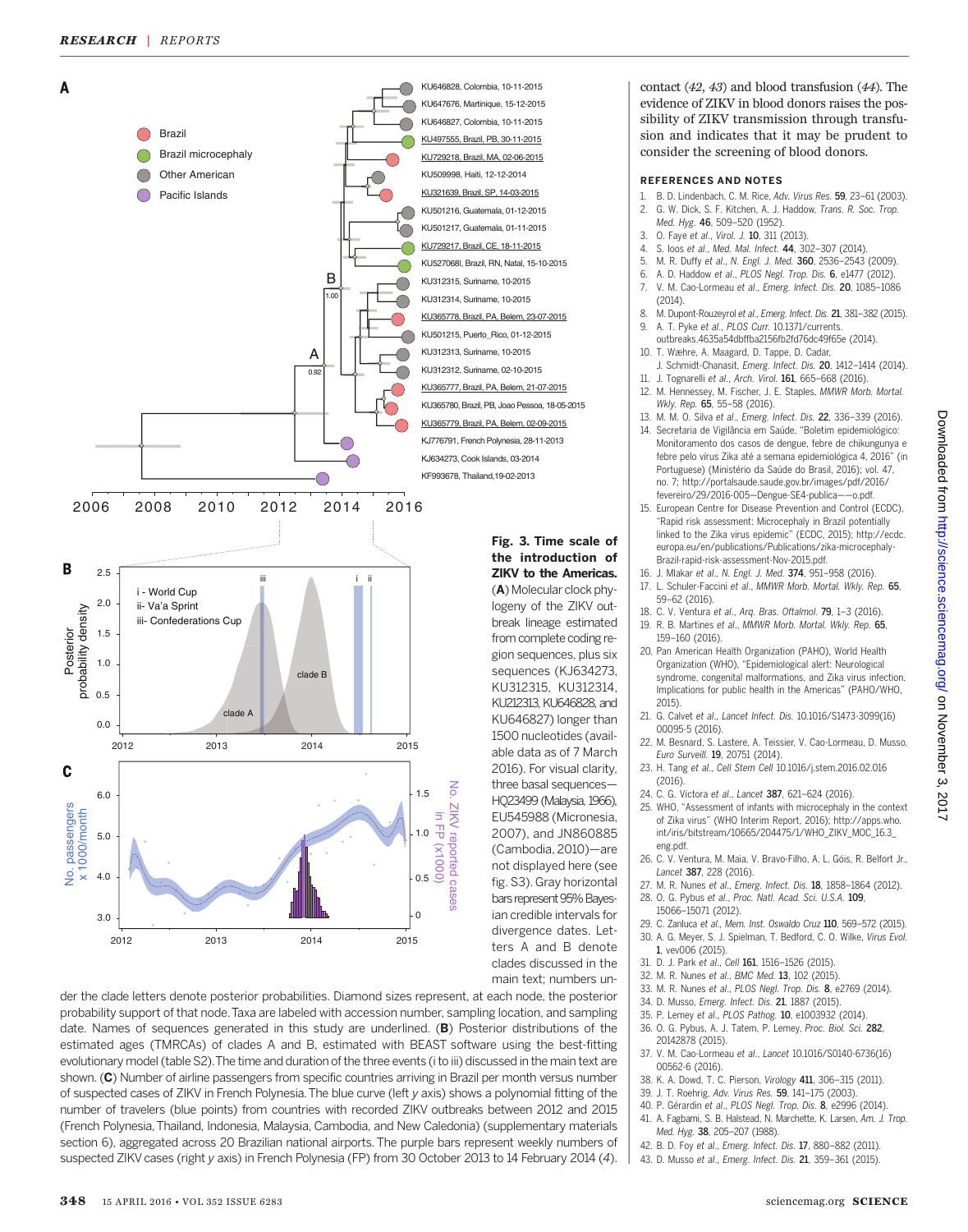44. D. Musso et al., Euro Surveill. 19, 20761 (2014). 45. A. Sorichetta et al., Sci. Data 2, 150045 (2015).

#### ACKNOWLEDGMENTS

We thank X. de Lamballerie and J. Lednicky for permission to include their unpublished ZIKV genomes in our analysis. We thank the Death Verification Service (SVO); Central Laboratories of Public Health (LACEN); and health departments of the Ceará State and Maranhão State, Brazil, for collaboration. O.G.P. is supported by the European Research Council (ERC) under the European Union's Seventh Framework Programme (FP7/2007-2013)/ERC grant 614725-PATHPHYLODYN. J.L. is supported by the ERC under the European Union's Seventh Framework Programme (FP7/2007- 2013)/ERC grant 268904-DIVERSITY. O.G.P. received consulting fees from Metabiota between 2015 and 2016. This study is made possible in part by the generous support of the American people through the United States Agency for International Development (USAID) Emerging Pandemic Threats Program - PREDICT. The contents are the responsibility of the authors and do not necessarily reflect the views of USAID or the U.S. government.

S.I.H. is funded by a Senior Research Fellowship from the Wellcome Trust (095066) and grants from the Bill and Melinda Gates Foundation (OPP1119467, OPP1093011, OPP1106023, and OPP1132415). M.R.T.N. is funded as an associated researcher in public health by the Evandro Chagas Institute, Brazilian Ministry of Health, and as a researcher in scientific productivity by CNPq (Brazilian National Council for Scientific and Technological Development) grants 302032/2011-8 and 200024/2015-9 and is also supported in part by the National Institute of Science and Technology for Viral Hemorrhagic Fevers. R.T. is funded by grant R24 AT 120942 from the U.S. NIH. S.C.H. is supported by a Wellcome Trust grant (102427). T.A.B. and I.R. are supported by grants from the UK Medical Research Council (MR/L009528/1) and the Wellcome Trust (090532/Z/09/Z). P.F.C.V. is supported by CNPq–National Agency for Scientific and Technologic Development (grants 573739/2008-0, 301641/2010-2, and 457664/2013-4). All samples were obtained from persons visiting local clinics or hospitalized by the Brazilian Ministry of Health personnel as part of dengue, chikungunya, and Zika fever surveillance activities. In these cases, patient consent was oral

and not recorded. The study was authorized by the Coordination of the National Program for Dengue, Chikungunya, and Zika Control coordinated by Brazil's Ministry of Health. The data are available at DRYAD (DOI: 10.5061/dryad.6kn23). The ZIKV genomes reported in this study are deposited in GenBank under accession numbers KU321639, KU365777 to KU365780, KU729217, and KU729218.

#### SUPPLEMENTARY MATERIALS

www.sciencemag.org/content/352/6283/345/suppl/DC1 Materials and Methods Supplementary Text Figs. S1 to S8 Tables S1 to S5 References (46–78)

18 February 2016; accepted 16 March 2016 Published online 24 March 2016 10.1126/science.aaf5036

#### MALARIA DRUGS

# Parasites resistant to the antimalarial atovaquone fail to transmit by mosquitoes

Christopher D. Goodman, $^{1*\dagger}$  Josephine E. Siregar, $^{1,2,6\dagger}$  Vanessa Mollard, $^{1}$ Joel Vega-Rodríguez,<sup>3</sup> Din Syafruddin,<sup>2,4</sup> Hiroyuki Matsuoka,<sup>5</sup> Motomichi Matsuzaki,<sup>6</sup> Tomoko Toyama,<sup>1</sup> Angelika Sturm,<sup>1</sup> Anton Cozijnsen,<sup>1</sup> Marcelo Jacobs-Lorena,<sup>3</sup> Kiyoshi Kita, $^{6,7}$  Sangkot Marzuki, $^{2\pm}$  Geoffrey I. McFadden $^{1\star}\pm$ 

Drug resistance compromises control of malaria. Here, we show that resistance to a commonly used antimalarial medication, atovaquone, is apparently unable to spread. Atovaquone pressure selects parasites with mutations in cytochrome b, a respiratory protein with low but essential activity in the mammalian blood phase of the parasite life cycle. Resistance mutations rescue parasites from the drug but later prove lethal in the mosquito phase, where parasites require full respiration. Unable to respire efficiently, resistant parasites fail to complete mosquito development, arresting their life cycle. Because cytochrome b is encoded by the maternally inherited parasite mitochondrion, even outcrossing with wild-type strains cannot facilitate spread of resistance. Lack of transmission suggests that resistance will be unable to spread in the field, greatly enhancing the utility of atovaquone in malaria control.

 $\begin{tabular}{l} to vaquence, a component of the safe and effective antimalarial medication Malarone, kills both the blood and liver stages of malaria (I). The rollout of cheap generics should see increased atovaquence usage, and atovaquence derivatives are in development. \end{tabular}$ tovaquone, a component of the safe and effective antimalarial medication Malarone, kills both the blood and liver stages of malaria  $(I)$ . The rollout of cheap generics should see increased atovaquone usage,  $(1)$ . Atovaquone is prone to resistance  $(1)$ , and it has been assumed that this resistance will spread  $(2, 3)$ , as it has for other antimalarials  $(4, 5)$ . However, the target of atovaquone, cytochrome b  $(cytB)$  (6-9), has unique genetics (10-12) and experiences differential selection across the malaria parasite life cycle (13), which prompted us to investigate whether atovaquone resistance can spread via the mosquito vector.

We tested three atovaquone-resistant strains of the rodent malaria parasite Plasmodium berghei, each with different mutations in their mitochondrial DNA-encoded  $cytB$  gene (14, 15), for transmissibility from mouse to mosquito and back to mouse (Table 1).

Anopheles stephensi mosquitoes were fed on mice infected with either the parental PbANKA strain or one of the three atovaquone-resistant mutants, and sexual development of parasites in mosquitoes was assayed (Table 1). All three atovaquone-resistant parasite lines produced wildtype numbers of active male gametes (exflagellation) (Table 1). Parasites carrying the PbM133I and  $PbY268C$  mutations in their  $cytB$  gene were able to self-fertilize, generate ookinetes, and successfully produce oocysts, but the oocysts produced had developmental defects (Fig. 1, A and B, and Table 1). Parasites with the PbY268N mutation were defective in the ability to self-fertilize and infect the mosquito host (Table 1) due to severely impaired female gamete activation (Fig. 1C). From 17 attempted mosquito infections, no parasite carrying an atovaquone-resistant  $cytB$  mutation was able to generate the sporozoite stages in the mosquito salivary glands or was able to infect a naïve mouse (Table 1). We conclude that the rodent malaria atovaquone-resistant cytB mutants tested—which represent a good cross section of the clinical atovaquone-resistant genotypes, including the common Y268 locus (16)—are unable to transmit from mouse to mouse via A. stephensi mosquitoes when self-fertilizing.

To determine whether outcrossing with atovaquone-sensitive parasites could help transmit the atovaquone resistance genes, we generated crosses of our atovaquone-resistant P. berghei lines with atovaquone-sensitive parasites. These experiments simulate what might happen if a mosquito bit an individual (or separate individuals) infected with both atovaquone-resistant and atovaquone-sensitive parasites, which can then mate in the mosquito gut. They allow us to assess whether the presence of wild-type copies of the cytB genes from one parent can complement a mutation in the other, as observed with deletions of electron transport components encoded in the nuclear genome (17). We first crossed PbY268C with an atovaquone-sensitive line (wild-type cytB) carrying a mutation (15) in the nucleus-encoded dihydrofolate reductase (dhfr) gene conferring pyrimethamine resistance (PbdhfrS110N) by pooling blood from separate infected mice and then membrane-feeding mosquitoes. Sporozoites were produced, and all 14 naïve mice bitten by these mosquitoes (three trials) developed blood-stage infections. Genotyping of these progeny [passage

<sup>&</sup>lt;sup>1</sup>School of BioSciences, University of Melbourne, Melbourne, VIC 3010, Australia. <sup>2</sup> Eijkman Institute for Molecular Biology, JI Diponegoro no. 69, Jakarta, 10430, Indonesia. <sup>3</sup>Johns Hopkins University Bloomberg School of Public Health, Department of Molecular Microbiology and Immunology, Malaria Research Institute, Baltimore, MD 21205, USA. <sup>4</sup>Department of Parasitology, Faculty of Medicine, Hasanuddin University, Jalan Perintis Kemerdekaan Km10, Makassar 90245, Indonesia. <sup>5</sup>Division of Medical Zoology, Jichi Medical University, 3311-1 Yakushiji, Shimotsuke, Tochigi 329-0498, Japan. <sup>6</sup>Department of Biomedical Chemistry, Graduate School of Medicine, The University of Tokyo, Hongo, Bunkyo-ku, Tokyo 113-0033, Japan. <sup>7</sup>School of Tropical Medicine and Global Health, Nagasaki University, Sakamoto, Nagasaki 852-8523, Japan.

<sup>\*</sup>Corresponding author. E-mail: gim@unimelb.edu.au (G.I.M.); deang@unimelb.edu.au (C.D.G.) †These authors contributed equally to this work; order is alphabetical. ‡These authors contributed equally to this work; order is alphabetical.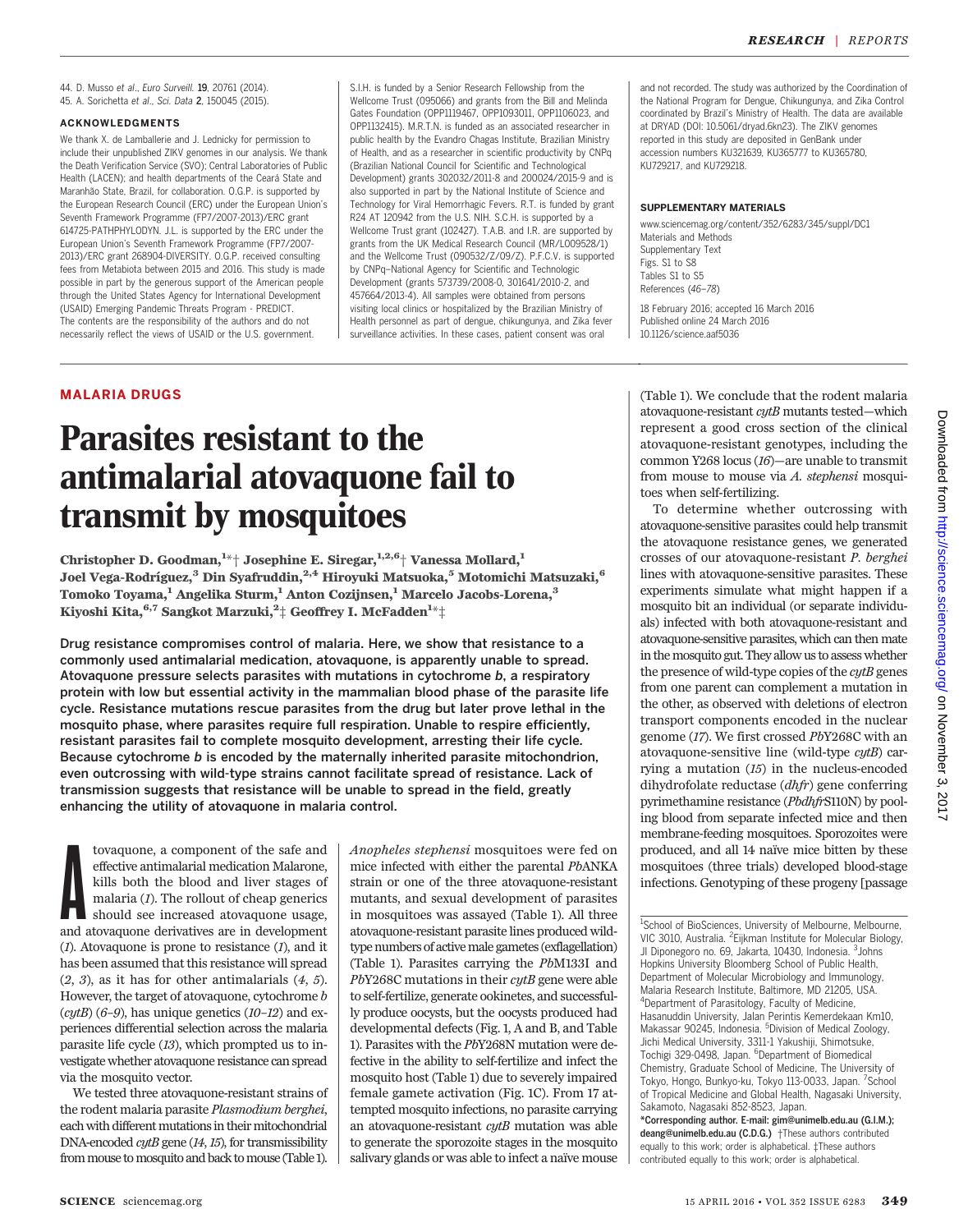# **Science**

## **Zika virus in the Americas: Early epidemiological and genetic findings**

and Pedro F. C. Vasconcelos Marisa Creatore, Giovanini Evelim Coelho, Wanderson Kleber de Oliveira, Robert Tesh, Oliver G. Pybus, Marcio R. T. Nunes Ferreira Cardoso, João Lídio da Silva Gonçalves Vianez-Júnior, Daiana Mir, Gonzalo Bello, Edson Delatorre, Kamran Khan, Oliveira, Clayton Pereira Silva de Lima, Sandro Patroca da Silva, Janaina Mota de Vasconcelos, Luciano Franco, Jedson Maia de Lima, Marta Giovanetti, Simon I. Hay, Rodrigo Santos de Oliveira, Poliana da Silva Lemos, Layanna Freitas de Casseb, Darlene de Brito Simith, Jane P. Messina, Leandro Abade, José Lourenço, Luiz Carlos Junior Alcantara, Maricélia Travassos da Rosa, Consuelo Silva de Oliveira, Livia Caricio Martins, Helena Baldez Vasconcelos, Livia Medeiros Neves Guerreiro Rodrigues, Alice Louize Nunes Queiroz, Eliana Vieira Pinto da Silva, Daniele Freitas Henriques, Elisabeth Salbe Guerreiro Rodrigues, Ana Cecilia Ribeiro Cruz, Bruno Tardeli Nunes, Daniele Barbosa de Almeida Medeiros, Daniela Sueli Nogueira, Adriana Yurika Maeda, Fernanda Giseli da Silva Vasami, Fernando Luiz de Lima Macedo, Akemi Suzuki, Sueli Cunha, Sarah C. Hill, Julien Thézé, Michael B. Bonsall, Thomas A. Bowden, Ilona Rissanen, Iray Maria Rocco, Juliana Silva Nuno Rodrigues Faria, Raimunda do Socorro da Silva Azevedo, Moritz U. G. Kraemer, Renato Souza, Mariana Sequetin

DOI: 10.1126/science.aaf5036originally published online March 24, 2016 Science **352** (6283), 345-349.

#### **Zika virus genomes from Brazil**

Science, this issue p. 345 incidences of microcephaly and week 17 of pregnancy. increased traveler numbers from areas where Zika virus has been circulating. A correlation was also observed between the virus was reported. This timing correlates with major events in the Brazilian cultural calendar associated with to the Americas and estimated the introduction date to be about May to December 2013−−some 12 months earlier than otherwise rare birth defects and neuropathology. In a phylogenetic analysis, Faria et al. infer a single introduction of Zika The Zika virus outbreak is a major cause for concern in Brazil, where it has been linked with increased reports of

| <b>ARTICLE TOOLS</b>              | http://science.sciencemag.org/content/352/6283/345                                                                             |
|-----------------------------------|--------------------------------------------------------------------------------------------------------------------------------|
| SUPPLEMENTARY<br><b>MATERIALS</b> | http://science.sciencemag.org/content/suppl/2016/03/23/science.aaf5036.DC1                                                     |
| <b>RELATED</b><br><b>CONTENT</b>  | http://science.sciencemag.org/content/sci/351/6280/1377.full<br>file:/content                                                  |
| <b>REFERENCES</b>                 | This article cites 68 articles, 11 of which you can access for free<br>http://science.sciencemag.org/content/352/6283/345#BIBL |

Use of this article is subject to the [Terms of Service](http://www.sciencemag.org/about/terms-service)

Science is a registered trademark of AAAS. licensee American Association for the Advancement of Science. No claim to original U.S. Government Works. The title Science, 1200 New York Avenue NW, Washington, DC 20005. 2017 © The Authors, some rights reserved; exclusive Science (print ISSN 0036-8075; online ISSN 1095-9203) is published by the American Association for the Advancement of